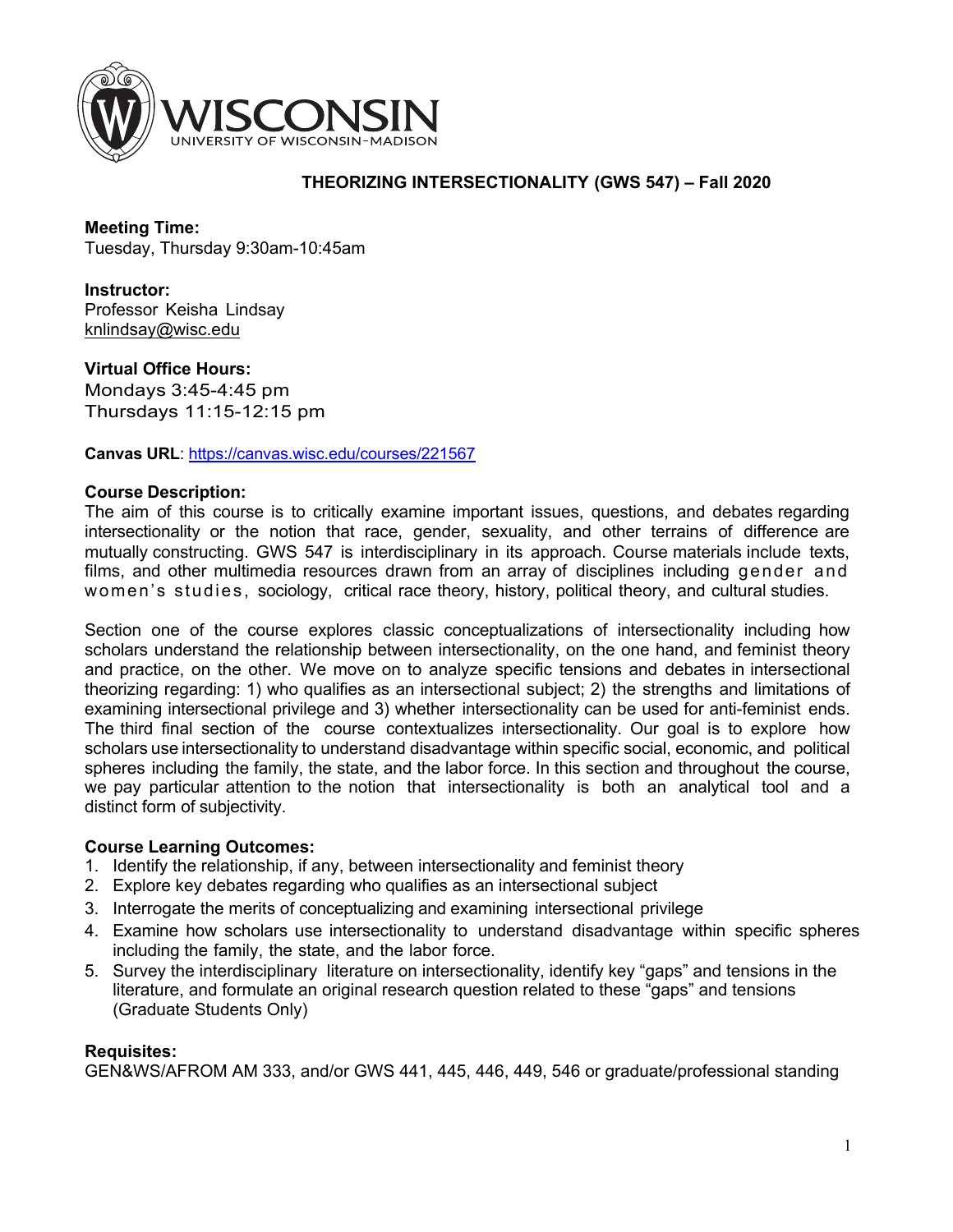## **Course Designations and Attributes:**

Breadth - Humanities Level - Advanced L&S Credit - Counts as Liberal Arts and Science credit in L&S

### **Credits:** 3 credits

### **Instructional Mode, Meeting Time, and Location:**

Class will meet online, synchronously (live), on Tuesdays and Thursdays, from 9:30 AM-10:45 AM, using the **CANVAS** Learning Management System. Please click on this link (TBA) to access class sessions. You can access all other course materials and resources using this CANVAS course link. If you are having trouble logging in please contact the DoIT Help Desk. for assistance.

### **Course Readings:**

The following two books are required for this course:

-Patricia Hill Collins and Sirma Bilge. *Intersectionality (Key Concepts).* Polity Press. ISBN-10: 0745684491

-Dean Spade. *Normal Life: Administrative Violence, Critical Trans Politics, and the Limits of Law*. Duke University Press. ISBN-10: 0822360403

Both books are available via our CANVAS course page (click on the relevant module) and via major online booksellers. All other readings are also available on the Canvas course page.

### **Course Requirements:**

#### Undergraduate Course Assignments**:**

1. **Class Attendance/Participation (10% of total grade).** This is an upper-level seminar in which extensive class participation is key to your success. To this end, **you are allowed 2 absences**. Any absences greater than this number, without an acceptable excuse, will drop your participation grade by one full letter grade regardless of the extent to which you participate in class discussions when present. If you are absent as a result of a COVID-19 diagnosis, I will work with you on an individual basis to (re)<sub>design</sub> relevant assignments and implement other learning measures to help ensure that you continue to make progress in the course.

#### 2. **Discussion Questions/Responses (15% of total grade)**

- a. You will submit 3 pre-scheduled discussion questions, of 100 words or less, during the semester. A discussion question is **open ended. It** *cannot be* **answered with a simple "yes" or "no."**  Use each question to comment on anything that you find contradictory, controversial, confusing or otherwise noteworthy in one or more the readings. Your question may seek clarification of particular terms or ideas; it may challenge an assigned author's presumptions; it may interrogate the implications of an author's claims; or it may attempt to relate assigned readings to materials beyond the course. I will use your questions to shape our in-class discussions. I will also post at least 1 of your discussion questions on our course discussion board to facilitate extended, after-class discussion. **Your discussion questions are due on either Monday at 6pm or**  Wednesday at 6pm (please click here to access the schedule).
- b. You will respond to 3 of your classmates' discussion questions during the semester. At least one of your responses should be in the form of a meme, video, digital collage or other creative/visual format*.* In crafting your responses, focus on *complimenting* something specific in the discussion question, *commenting* on what you find meaningful about the question, *connecting* the question to an assigned text, and *asking* a new question of your own. You have three days to respond to a given discussion question. Put more specifically, **discussion responses are due on either Thursday at 6pm or Saturday at 6pm.** You must submit 1 of your responses by October 23.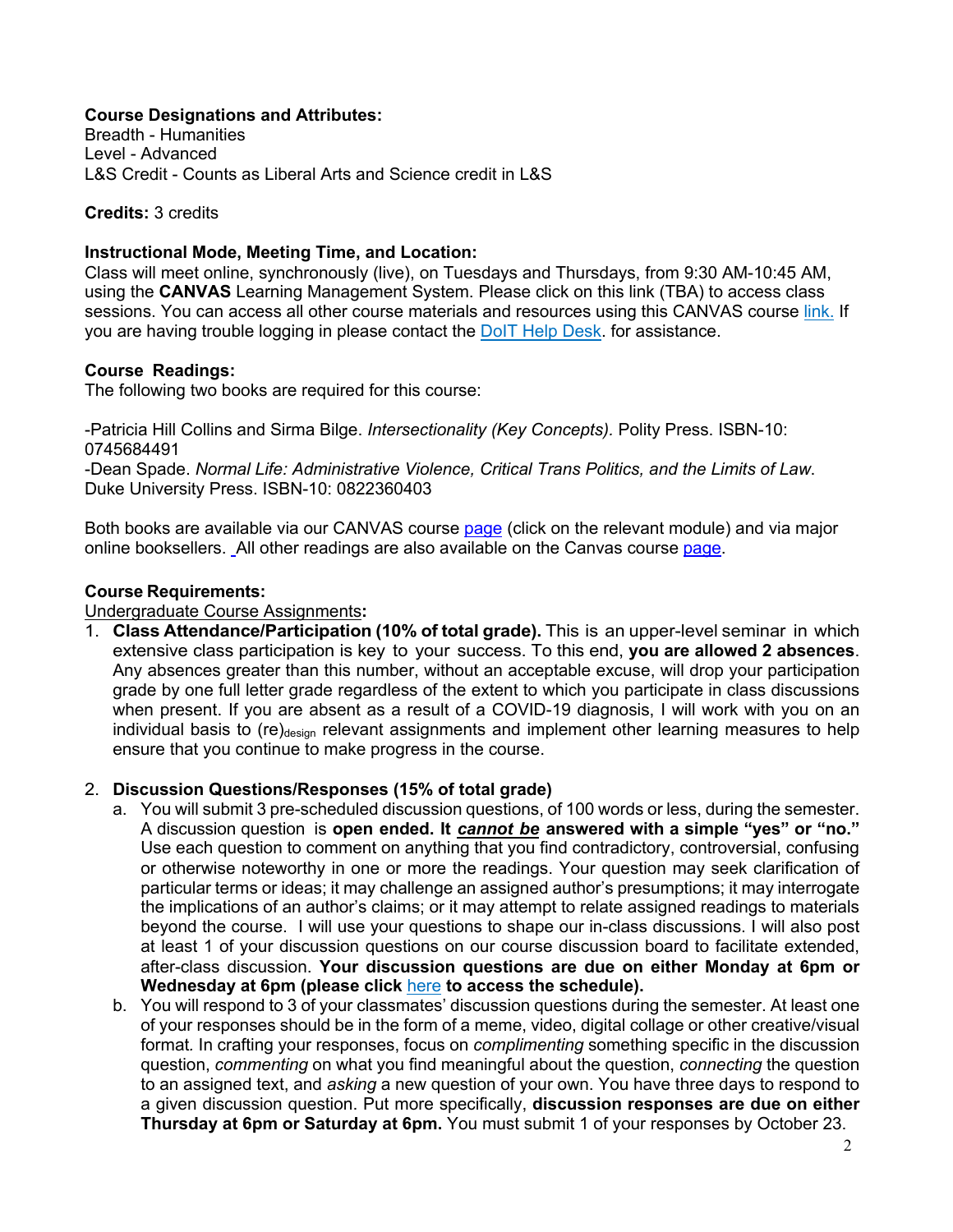- 3. **Module Reflections/Journal Entries** (**15% of total grade**). You will write 6, pre-assigned journal entries in which you reflect on what you have learned from the readings, videos, and class discussions in a specific course module. Each of your 200-word reflections should emphasize: (a) your opinion on the relevant readings, videos, and class discussions, (b) how your opinion is related to your personal experience at school, home, and elsewhere, and (3) why the readings, videos, and classroom discussions associated with the module in question do or do not reflect your opinion. This assignment is designed to help you make links between the course content and your own intellectual and personal perspectives. Your reflection journal is private. None of your classmates will see it. You must submit 3 of your journal entries by October 23.
- 4. **Mid-Term Essay (25% of total grade).** You will write a 5-page paper in which you critically analyze an advertising image that appears in a magazine/newspaper or on a website. Your midterm essay is **due in my office on October 19 at 1:00 PM.**
- 5. **Final Essay (35% of total grade).** You will write: a) a 7-8 page manifesto outlining why feminist activists working in a particular arena (reproductive rights, sexual violence, affirmative action, workplace discrimination, subsidized childcare for working mothers, etc.) can and should embrace intersectionality **OR** 2) a 7-8 page essay in which you use intersectionality to analyze a major (post 1960) socio-economic or political change (rise of single parent families, the prison industrial complex, of criminal incarceration, the legalization of gay marriage, COVID-19 and its effects, etc.). Your final essay is **due on December 14 at 1:00 pm.**

### *Graduate Course Assignments:*

### *1. Discussion Questions/Responses (15% of total grade)*

- *a. You will submit 3 pre-scheduled discussion questions, of 75 words or less*, *during the semester. A discussion question is open ended. It cannot be answered with a simple "yes" or "no." Use each question to comment on anything that you find contradictory, controversial, confusing or otherwise noteworthy in one or more the readings. Your question may seek clarification of particular terms or ideas; it may challenge an assigned author's presumptions; it may interrogate the implications of an author's claims; or it may attempt to relate assigned readings to materials beyond the course. I will also post at least 1 of your discussion questions on our course discussion board to facilitate extended, after-class discussion.* **Your discussion questions are due on either Monday at 6pm or Wednesday at 6pm (please click here to access the schedule).**
- *b. You will respond to at least 3 of your classmates' discussion questions during the semester. At least one of your responses should be in the form of a meme, digital collage, video, or other creative/visual format. In crafting your response, focus on complimenting something specific in the discussion question, commenting on what you find meaningful about the question, connecting the question to an assigned text, and asking a new question of your own.* You have three days to respond to a given discussion question. Put more specifically, **discussion responses are due on either Thursday at 6pm or Saturday at 6pm.** You must submit 1 of your responses by October 23.
- 6. *Module Reflections/Journal Entries (15% of total grade). You will write 6 journal entries in which you reflect on what you have learned from the readings, videos, and class discussions in a specific course module. Each of your 200-word reflections should emphasize: (a) your opinion on the readings, videos, and class discussions, (b) how your opinion is related to your personal experience at school, home, and elsewhere, and (3)* why the readings, videos, and classroom discussions associated with the module in question do or do not reflect your opinion. This assignment is designed to help you make links between the course content and your own intellectual and personal perspectives. Your reflection journal is private. None of your classmates will see it. You must submit 3 of your journal entries by October 23.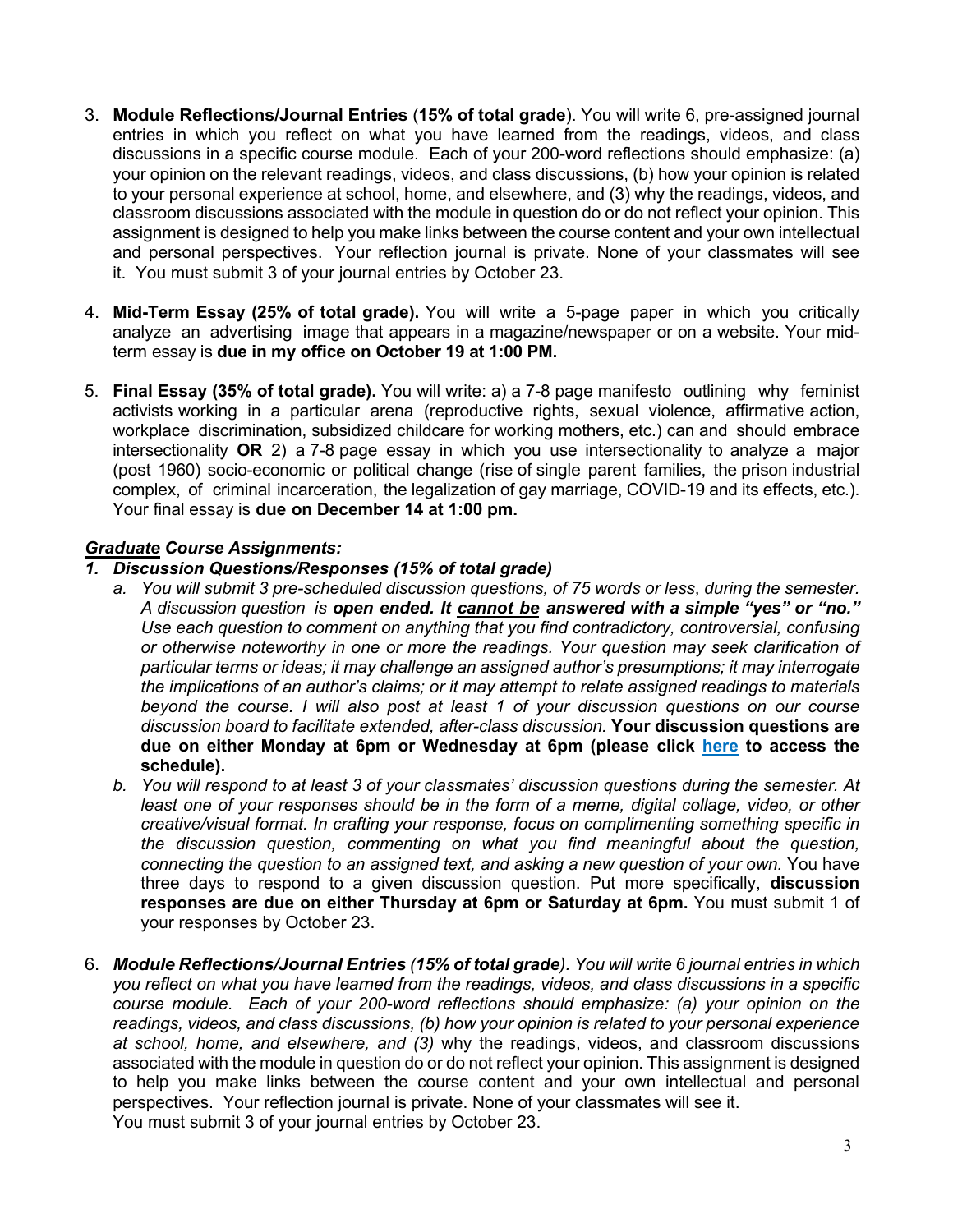- *1. Abstract (20% of total grade). You will prepare a 4 page, double-spaced abstract outlining the main claim of your proposed research paper, the possible significance of your work, the types of materials/sources you plan to examine, and how you propose to examine them. At this stage, you may not have finalized your main argument or the types of materials you will examine. However, the point of your abstract is to narrow down your topic in a way that is intelligible to others. So, if there are aspects of your project that remain uncertain, make temporary choices or posit a claim that may be relevant or useful in the weeks to come. Your abstract is due on November 18 at 6:00 pm.*
- *2. Research Paper (50% of total grade). You will write a 20 page research paper on a relevant topic of your choice. Your research paper is due on December 14 at 1:00 pm.*

|                                                                   |                                                           | <b>Student Workflow</b>                        |                                                                             |                                         |                                                                                 |        |                                         |
|-------------------------------------------------------------------|-----------------------------------------------------------|------------------------------------------------|-----------------------------------------------------------------------------|-----------------------------------------|---------------------------------------------------------------------------------|--------|-----------------------------------------|
| <b>GWS 549</b><br><b>Online</b><br><b>Weekly</b><br><b>Rhythm</b> | Sunday                                                    | Monday                                         | <b>Tuesday</b>                                                              | Wednesday                               | <b>Thursday</b>                                                                 | Friday | <b>Saturday</b>                         |
|                                                                   |                                                           | <b>Submit</b><br><b>Discussion</b><br>Question |                                                                             | Submit<br><b>Discussion</b><br>Question | Submit<br><b>Discussion</b><br>Response                                         |        | Submit<br><b>Discussion</b><br>Response |
|                                                                   |                                                           |                                                | *Synchronous<br><b>Class Meeting</b>                                        |                                         | *Synchronous<br><b>Class Meeting</b>                                            |        |                                         |
|                                                                   | <b>Complete Required Readings/Work on Journal Entries</b> |                                                |                                                                             |                                         |                                                                                 |        |                                         |
|                                                                   |                                                           |                                                | <b>Virtual Office</b><br><b>Hours</b><br><b>Mondays</b><br>$3:45 - 4:45$ pm |                                         | <b>Virtual Office</b><br><b>Hours</b><br><b>Thursdays</b><br>$11:15 - 12:15$ pm |        |                                         |
|                                                                   | <b>Communications Via Email Throughout The Week</b>       |                                                |                                                                             |                                         |                                                                                 |        |                                         |

**Statement Grade Related Questions and Appeals:** I will discuss questions about grades during office hours or by appointment - not over email or before/after class. If you would like to challenge your grade, please wait 24 hours after receiving the grade before contacting me. If you have questions about a grade, please speak to me first. If the question is not resolved, speak with the department Chair who will attempt to resolve the issue informally and inform you of the Appeals Procedures if no resolution is reached informally. Final grades will be determined according to the following official UW grading scale: A 93-100; AB 88-92; B 83-87; BC 78-82; C 70-77; D 60-69; F below 60.

**Late Paper Policy:** Papers and exams turned in late will be penalized by **ten (10) percentage points for** each 24-hour period after the due date.

### **University of Wisconsin-Madison Policies**

*Rules, Rights & Responsibilities*

- See: Https://Guide.Wisc.Edu/Undergraduate/#Rulesrightsandresponsibilitiestext
- Academic Calendar & Religious Observances
- See: Https://Secfac.Wisc.Edu/Academic-Calendar/#Religious-Observances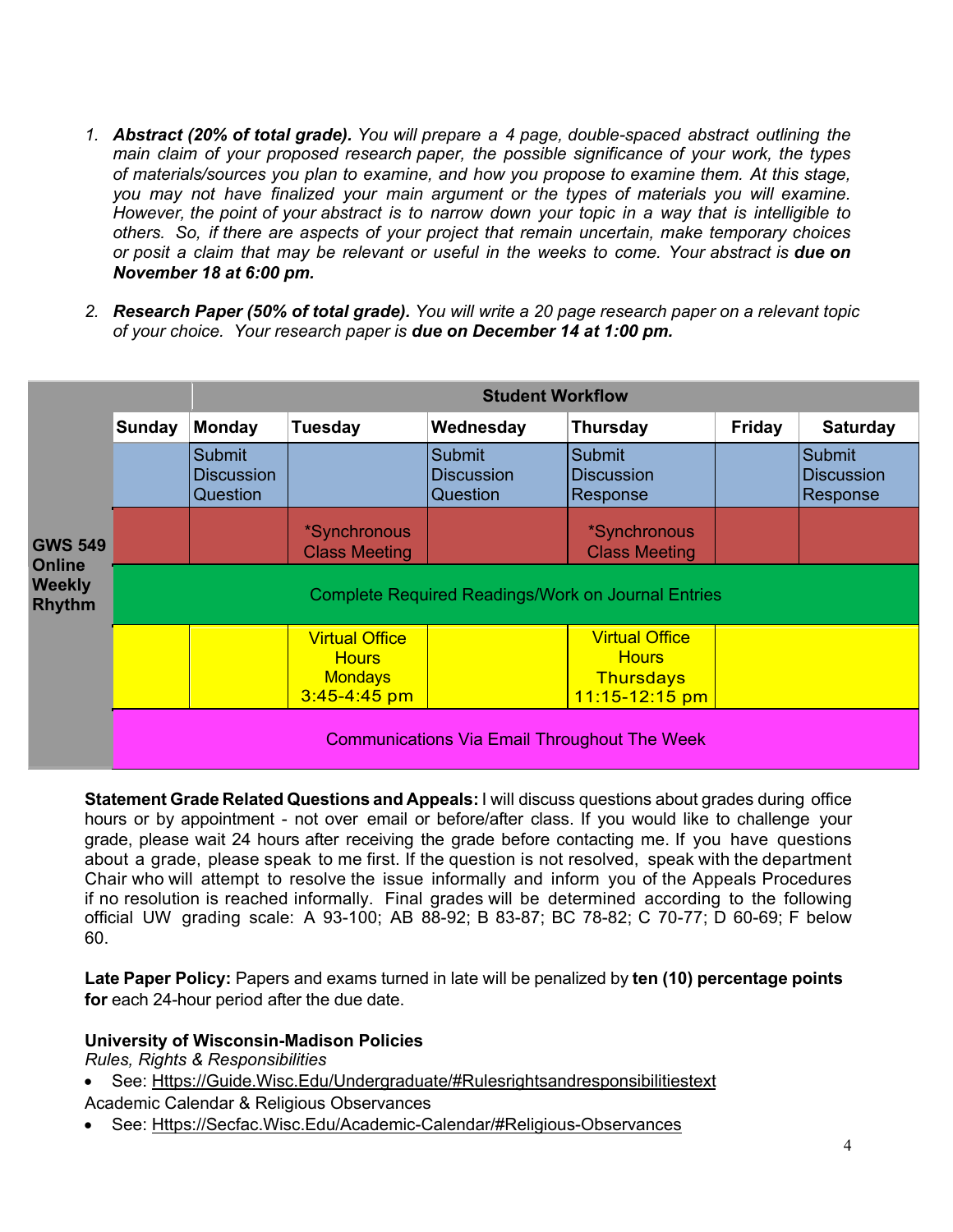### Academic Integrity

By virtue of enrollment, each student agrees to uphold the high academic standards of the University of Wisconsin-Madison; academic misconduct is behavior that negatively impacts the integrity of the institution. Cheating, fabrication, plagiarism, unauthorized collaboration, and helping others commit these previously listed acts are examples of misconduct which may result in disciplinary action. Examples of disciplinary action include, but is not limited to, failure on the assignment/course, written reprimand, disciplinary probation, suspension, or expulsion. (Source: https://conduct.students.wisc.edu/syllabus-statement/)

### Accommodations For Students With Disabilities

The University of Wisconsin-Madison supports the right of all enrolled students to a full and equal educational opportunity. The Americans with Disabilities Act (ADA), Wisconsin State Statute (36.12), and UW-Madison policy (Faculty Document 1071) require that students with disabilities be reasonably accommodated in instruction and campus life. Reasonable accommodations for students with disabilities is a shared faculty and student responsibility. Students are expected to inform faculty [me] of their need for instructional accommodations by the end of the third week of the semester, or as soon as possible after a disability has been incurred or recognized. Faculty [I], will work either directly with the student [you] or in coordination with the McBurney Center to identify and provide reasonable instructional accommodations. Disability information, including instructional accommodations as part of a student's educational record, is confidential and protected under FERPA. (Source: https://mcburney.wisc.edu/instructor/)

### Diversity & Inclusion

Diversity is a source of strength, creativity, and innovation for UW-Madison. We value the contributions of each person and respect the profound ways their identity, culture, background, experience, status, abilities, and opinion enrich the university community. We commit ourselves to the pursuit of excellence in teaching, research, outreach, and diversity as inextricably linked goals. The University of Wisconsin-Madison fulfills its public mission by creating a welcoming and inclusive community for people from every background – people who as students, faculty, and staff serve Wisconsin and the world. (Source: https://diversity.wisc.edu/)

### Privacy Of Student Records and the Usage of Audio Recorded Lectures

See the following link for information about privacy of student records and the usage of audiorecorded lectures. Lecture materials and recordings for Theorizing Intersectionality are protected intellectual property at UW-Madison. Students in this course may use the materials and recordings for their personal use related to participation in this class. Students may also take notes solely for their personal use. If a lecture is not already recorded, you are not authorized to record my lectures without my permission unless you are considered by the university to be a qualified student with a disability requiring accommodation. [Regent Policy Document 4-1] Students may not copy or have lecture materials and recordings outside of class, including posting on internet sites or selling to commercial entities. Students are also prohibited from providing or selling their personal notes to anyone else or being paid for taking notes by any person or commercial firm without the instructor's express written permission. Unauthorized use of these copyrighted lecture materials and recordings constitutes copyright infringement and may be addressed under the university's policies, UWS Chapters 14 and 17, governing student academic and non-academic misconduct.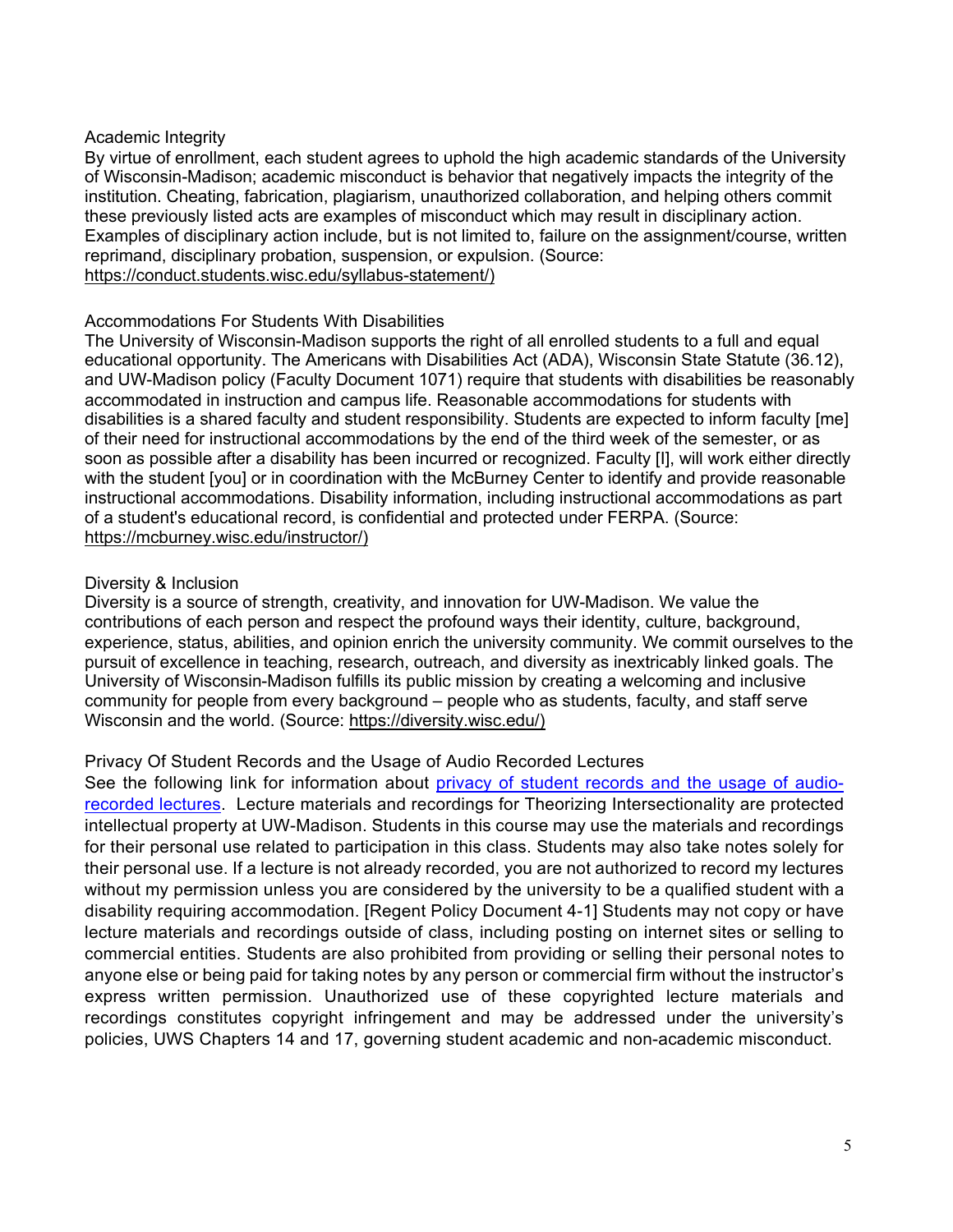# **Section I – Theorizing Intersectionality**

Sept 3: -Syllabus Review -Meet and Greet -Interactive Exercise

## **Module 1- (Re)Reading Intersectionality's Past and Present**

Sept 8:

-Bilge and Collins. "What is Intersectionality" -Kimberlé Crenshaw, Sumi Cho, and Leslie McCall. "Toward a Field of Intersectionality Studies: Theory, Applications, and Praxis" -Film Clip. "Laverne Cox Talks about Intersectionality at Harvard"

Sept 10:

-Sojourner Truth. "When Woman Gets Her Rights Man will be Right " -Anna Julia Cooper. "The Status of Woman in America" -Bilge and Collins. "Getting the History of Intersectionality Straight?"

# **Section II – Debating Intersectionality**

## **Module 2- Who Qualifies as an Intersectional Subject?**

Sept 15:

-Nikol Floyd-Alexander. "Disappearing Acts: Reclaiming Intersectionality in the Social Sciences in a Post-Black Feminist Era"

-Julia Jordan-Zachery. "Now you see me, now you don't: My political fight against the invisibility/erasure of Black women in intersectionality research."

Sept 17:

-Jennifer C. Nash. "Re-thinking Intersectionality" -Ange Marie Hancock. "Intersectionality: Intellectual Property or Meme?"

## **Module 3- The Who, What, and Why of Intersectional Privilege**

Sept 22:

-Peggy McIntosh. "White Privilege and Male Privilege" -Michael Kimmel. "Masculinity and Homophobia"

Sept 24:

-Karen Sacks. "How Jews Became White" -Phoebe Maltz Bovy. "Checking Privilege Checking"

### **Module 4- Anti-Progressive Intersectionality?**

Sept 29:

-Nancy Wadsworth. "Intersectionality in California's Same-Sex Marriage Battles: A Complex Proposition"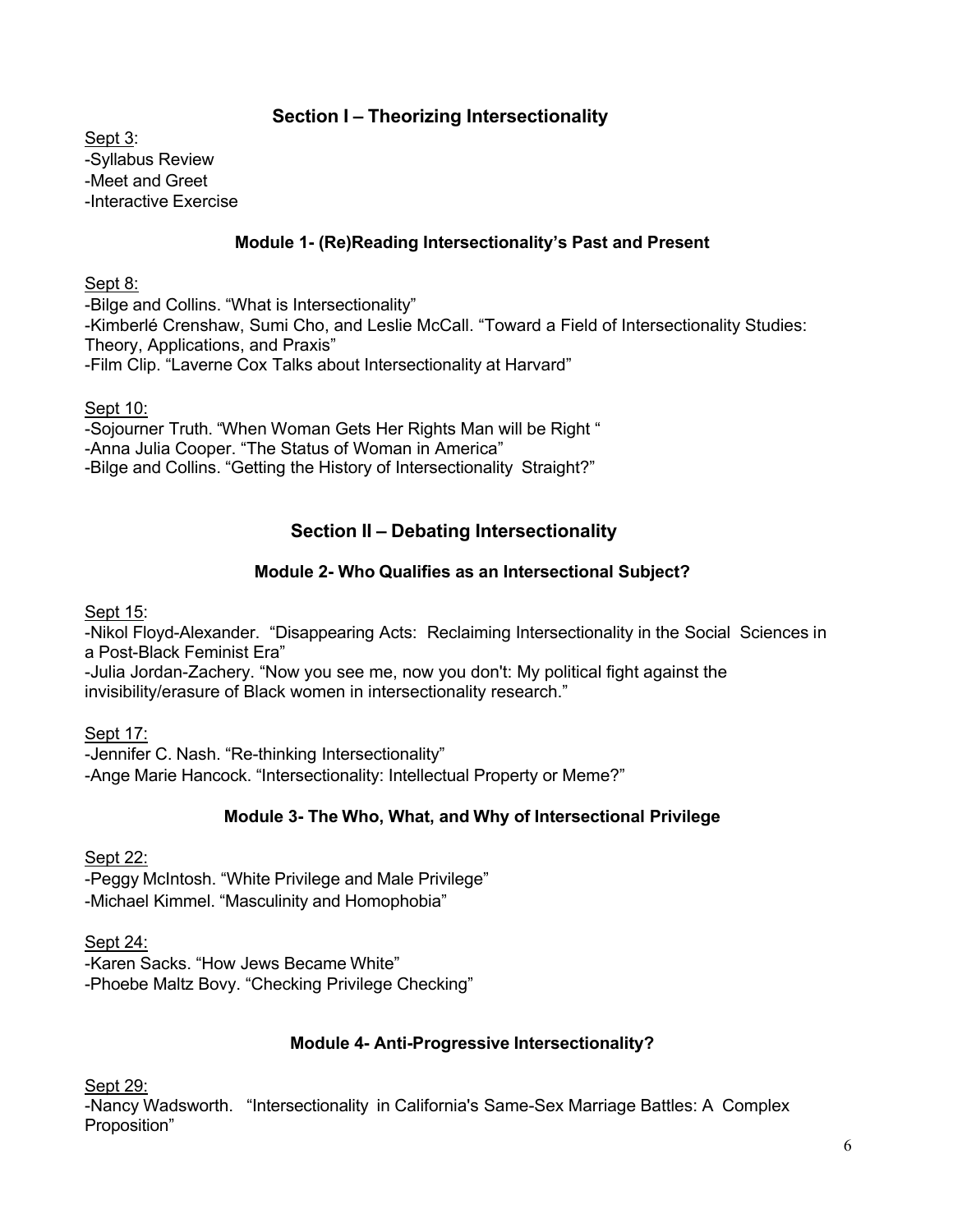-Crunk Feminist Collective. My Brother's Keeper & the Co-Optation of Intersectionality

Oct 1:

-Guidroz and Berger. "A Conversation with Founding Scholars of Intersectionality" -Bilge and Collins. "Intersectionality as Critical Inquiry and Praxis"

# **Module 5 - Intersectionality and/as Identity Politics**

Oct 6:

-Kimberlé Crenshaw. "Mapping the Margins: Intersectionality, Identity Politics, and Violence against Women of Color"

-"Combahee River Collective Statement"

Oct 8:

-Jasbir Puar. "I'd Rather Be a Cyborg Than a Goddess: Becoming Intersectional in Assemblage Theory"

-Bilge and Collins. "Intersectionality and Identity"

# **Section III – Contextualizing Intersectionality**

# **Module 6 - Work**

Oct 13: -Evelyn. N. Glenn. "Who Cares" -Evelyn N. Glenn. "Neoliberalism and Globalization"

Oct 15: Mid*-Term Essay Preparation*

Oct 20: \*-Film – "Sorry To Bother You"

# **Module 7 – Family and State**

Oct 22:

-Patricia Hill Collins. "It's All in the Family: Intersections of Gender, Race, and Nation" -Myra Marx Ferree. "Filling the glass: Gender perspectives on families"

Oct 27:

-Linda Anchisi. "One, No One, and a Hundred Thousand" **-**Dorothy E. Roberts. "Race, Gender, and Genetic Technologies: A New Reproductive Dystopia?"

# **Module 8 - Embodiment(s)**

Oct 29:

-Eunjung Kim and Alison Kafer. "Disability and the Edges of Intersectionality" -Pamela Block. "Sexuality, Fertility, and Danger: Twentieth-Century Images of Women with Cognitive Disabilities"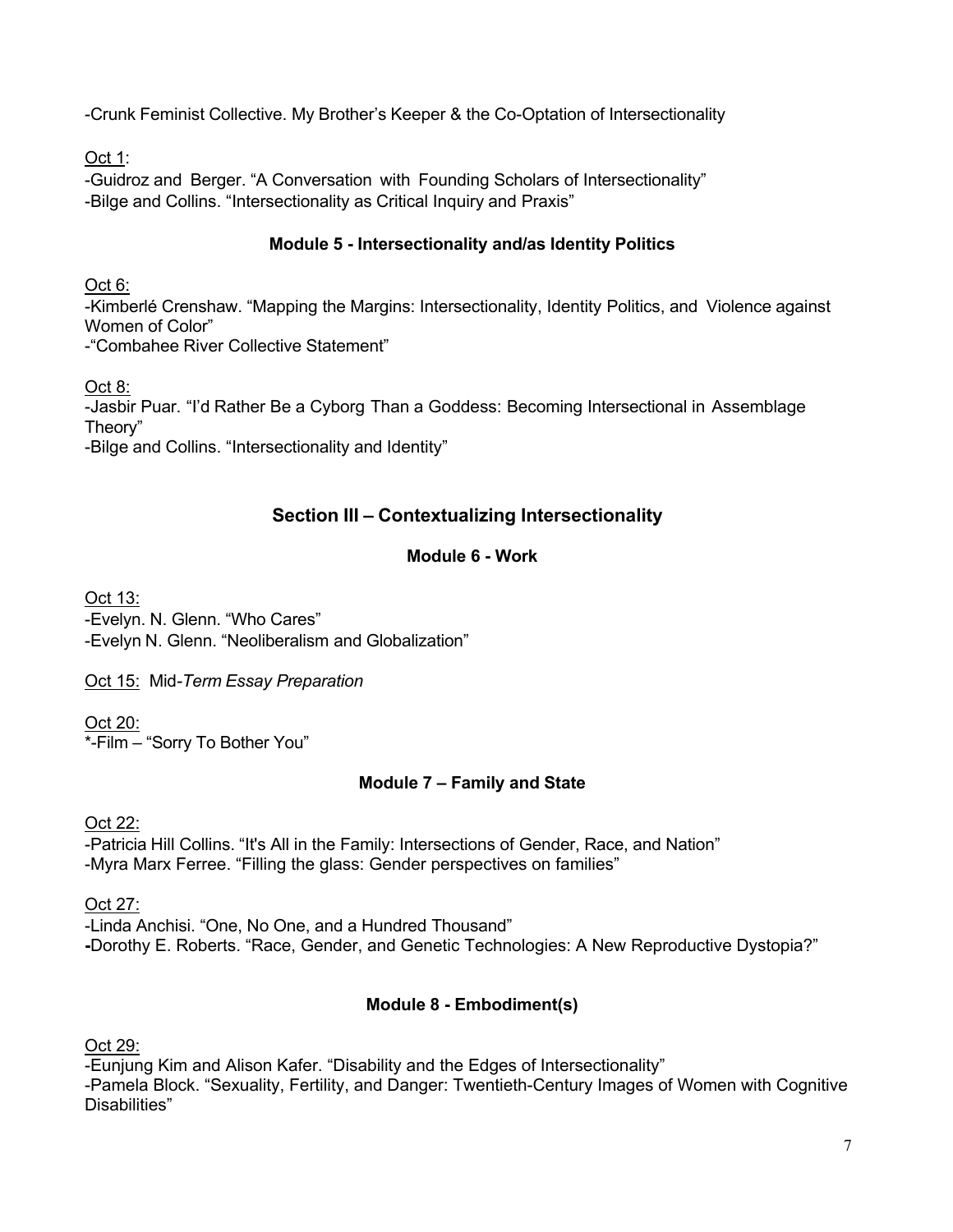Nov 3: -Emi Koyama. "The Transfeminist Manifesto" -In-Class Film: "Still Juggling"

Nov 5:

-Shatema Threadcraft. "Introduction: Black Female Body Politics" -E. Cole and N. Sabik. "Repairing a Broken Mirror"

# **Module 9 - Education**

Nov 10:

-bell hooks. "Engaged Pedagogy" -Bilge and Collins. "Intersectionality and Critical Education"

Nov 12:

-Mako Fitts. "Institutionalizing Intersectionality"

-Paul Butler. "Black Male Exceptionalism? The Problems and Potential of Black Male - Focused Interventions"

## **Module 10 - Law**

Nov 17:

-Dean Spade*.* "Introduction: Rights, Movements, and Critical Trans Politics" and "What's Wrong with Rights"

Nov 19:

-Dean Spade*.* "Rethinking Transphobia and Power – Beyond a Rights Framework" and "Law Reform and Movement Building"

## **Module 11 - Social Movements**

Nov 24:

-Film Clip – Tarana Burke. "Me Too is a Movement, Not a Moment" -Dubravka Zarkov and Kathy Davis "Ambiguities and dilemmas around #MeToo: #ForHow Long and #WhereTo?" -Juliana Restrepo Sanín. "#MeToo What Kind of Politics? Panel Notes"

Dec 1:

-Alicia Garza. "A Herstory of the #BlackLivesMatter Movement" -Cathy J. Cohen & Sarah J. Jackson. "Ask a Feminist: A Conversation with Cathy Cohen on Black Lives Matter, Feminism, and Contemporary Activism" *-*David Pellow. "Toward A Critical Environmental Justice Studies Black Lives Matter As An Environmental Justice Challenge"

Dec 3:

-Bilge and Collins. "Intersectionality, Social Protest, and Neoliberalism"

-David Spade. "Conclusion: This is a Protest, Not a Parade!"